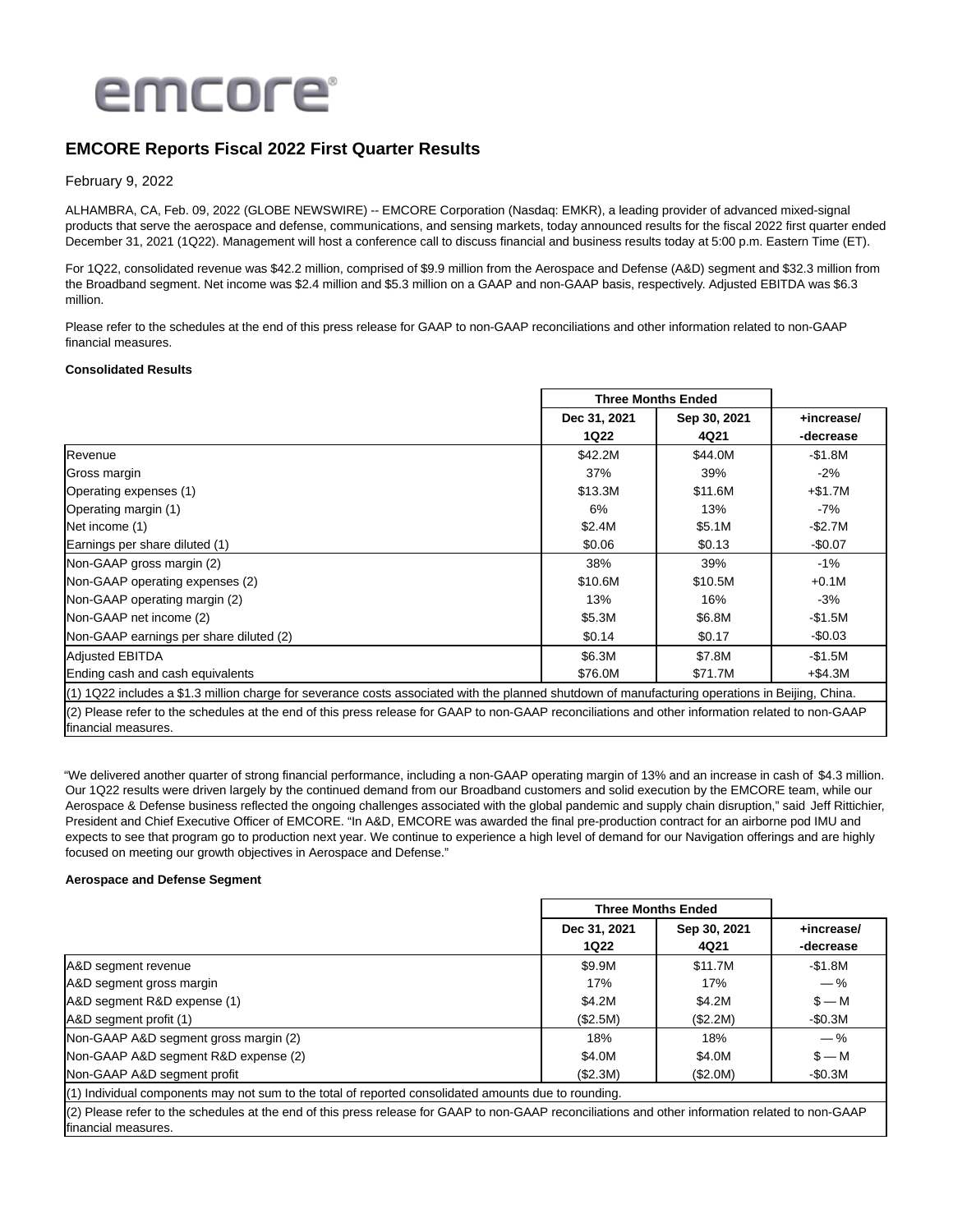A&D's sequential-quarter revenue decrease was due to lower sales of Quartz MEMS and Defense Optoelectronics products, partly offset by higher Fiber Optic Gyroscope (FOG) revenue. A&D segment gross margin and R&D expenses were both flat when compared to 4Q21.

#### **Broadband Segment**

|                                                                                                                                                                          |              | <b>Three Months Ended</b> |            |
|--------------------------------------------------------------------------------------------------------------------------------------------------------------------------|--------------|---------------------------|------------|
|                                                                                                                                                                          | Dec 31, 2021 | Sep 30, 2021              | +increase/ |
|                                                                                                                                                                          | 1Q22         | 4Q21                      | -decrease  |
| Broadband segment revenue                                                                                                                                                | \$32.3M      | \$32.2M                   | $+$0.1M$   |
| Broadband segment gross margin                                                                                                                                           | 44%          | 47%                       | $-3%$      |
| Broadband segment R&D expense (1)                                                                                                                                        | \$0.5M       | \$0.7M                    | -\$0.2M    |
| Broadband segment profit (1)                                                                                                                                             | \$13.6M      | \$14.4M                   | -\$0.8M    |
| Non-GAAP Broadband segment gross margin (2)                                                                                                                              | 44%          | 47%                       | $-3%$      |
| Non-GAAP Broadband segment R&D expense (2)                                                                                                                               | \$0.4M       | \$0.6M                    | -\$0.2M    |
| Non-GAAP Broadband segment profit                                                                                                                                        | \$13.8M      | \$14.6M                   | $-$ \$0.8M |
| $(1)$ Individual components may not sum to the total of reported consolidated amounts due to rounding.                                                                   |              |                           |            |
| (2) Please refer to the schedules at the end of this press release for GAAP to non-GAAP reconciliations and other information related to non-GAAP<br>financial measures. |              |                           |            |

Broadband's sequential-quarter revenue increased slightly, driven primarily by higher sales of chip level sensing products. The Broadband segment gross margin change in 1Q22 when compared to 4Q21 was due to slight changes in material costs, mix, and overhead cost absorption. R&D expenses on a sequential-quarter basis were down due to lower material usage related to Chip Devices development projects.

#### **Business Outlook**

The Company expects revenue for the fiscal 2022 second quarter ending March 31, 2022 to be in the range of \$32 million to \$34 million.

#### **Conference Call**

The Company will discuss its financial results on February 9, 2022 at 5:00 p.m. ET (2:00 p.m. PT). The call will be available, live, to interested parties by dialing 888-220-8474. For international callers, please dial +1 313-209-6544. The conference passcode number is 2623785. The call will be webcast live via the Company's website a[t http://www.emcore.com.](http://www.emcore.com/) A webcast will be available for replay following the conclusion of the call.

## **About EMCORE**

EMCORE Corporation is a leading provider of advanced mixed-signal products that serve the aerospace and defense, communications, and sensing markets. Our best-in-class components and systems support a broad array of applications including navigation and inertial sensing, defense optoelectronics, broadband communications, optical sensing, and specialty chips for telecom and data centers. We leverage industry-leading Quartz MEMS, Lithium Niobate, and Indium Phosphide chip-level technology to deliver state-of-the-art component and system-level products across our end-market applications. EMCORE has vertically-integrated manufacturing capability at its wafer fabrication facility in Alhambra, CA, and Quartz MEMS manufacturing facility in Concord, CA. Our manufacturing facilities maintain ISO 9001 quality management certification, and we are AS9100 aerospace quality certified at our facility in Concord. For further information about EMCORE, please visi[t http://www.emcore.com.](http://www.emcore.com/)

#### **Use of Non-GAAP Financial Measures**

The Company conforms to U.S. Generally Accepted Accounting Principles ("GAAP") in the preparation of its financial statements. We disclose supplemental non-GAAP earnings measures for gross profit margin, operating expenses, research and development expenses, operating profit, operating profit margin, net income, and earnings per share, as well as adjusted EBITDA.

Management believes these supplemental non-GAAP measures reflect the Company's core ongoing operating performance and facilitates comparisons across reporting periods. The Company uses these measures when evaluating its financial results and for planning and forecasting of future periods. We believe that these supplemental non-GAAP measures are also useful to investors in assessing our operating performance. While we believe in the usefulness of these supplemental non-GAAP measures, there are limitations. Our non-GAAP measures may not be reported by other companies in our industry and/or may not be directly comparable to similarly titled measures of other companies due to potential differences in calculation. We compensate for these limitations by using these non-GAAP measures as a supplement to GAAP and by providing the reconciliations to the most comparable GAAP measure.

The schedules at the end of this press release reconcile the Company's non-GAAP measures to the most directly comparable GAAP measure. The adjustments share one or more of the following characteristics: they are unusual and the Company does not expect them to recur in the ordinary course of its business, they do not involve the expenditure of cash, they are unrelated to the ongoing operation of the business in the ordinary course, or their magnitude and timing is largely outside of the Company's control. For all reporting periods disclosed, the Company has applied consistent rationale, method, and adjustments in reconciling non-GAAP measures to the most directly comparable GAAP measure.

Non-GAAP measures are not in accordance with or an alternative to GAAP, nor are they meant to be considered in isolation or as a substitute for comparable GAAP measures. Our disclosures of these measures should be read only in conjunction with our financial statements prepared in accordance with GAAP. Non-GAAP measures should not be viewed as a substitute for the Company's GAAP results.

#### **Forward-Looking Statements**

The information provided herein may include forward-looking statements within the meaning of Section 27A of the Securities Act of 1933 and Section 21E of the Securities Exchange Act of 1934 ("Exchange Act"). These forward-looking statements are largely based on our current expectations and projections about future events and financial trends affecting the financial condition of our business. Such forward-looking statements include, in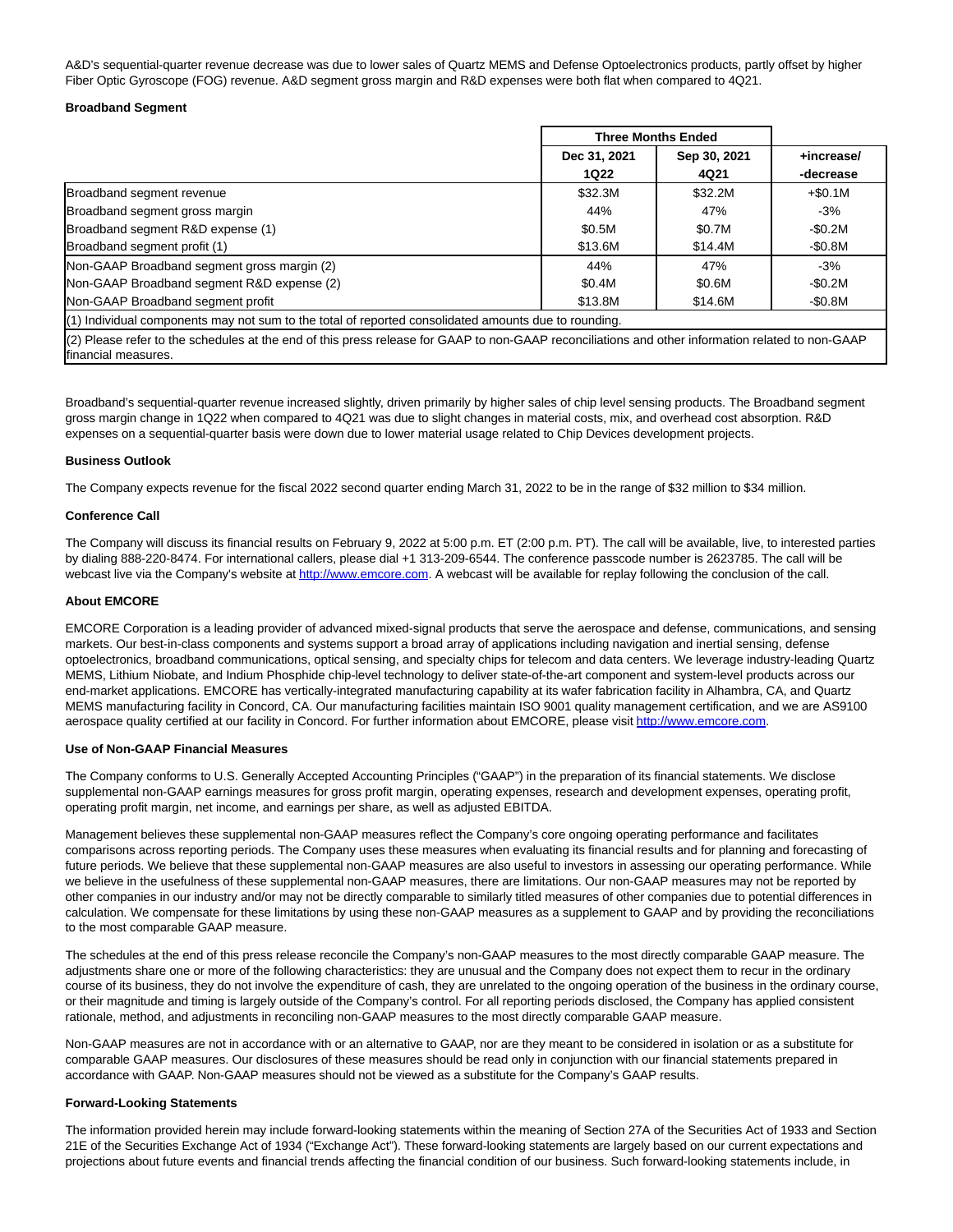particular, projections about our future results, including growth expectations in the A&D segment, production expectations regarding our contract for an airborne pod IMU, and statements about our future results of operations and financial position, plans, strategies, business prospects, changes, and trends in our business and the markets in which we operate.

These forward-looking statements may be identified by the use of terms and phrases such as "anticipates", "believes", "can", "could", "estimates", "expects", "forecasts", "intends", "may", "plans", "projects", "targets, "will", and similar expressions or variations of these terms and similar phrases. Additionally, statements concerning future matters such as projected financial results, the development of new products, enhancements or technologies, sales levels, expense levels and other statements regarding matters that are not historical are forward-looking statements. We caution that these forward-looking statements relate to future events or our future financial performance and are subject to business, economic, and other risks and uncertainties, both known and unknown, that may cause actual results, levels of activity, performance, or achievements of our business or our industry to be materially different from those expressed or implied by any forward-looking statements.

These forward-looking statements involve risks and uncertainties that could cause actual results to differ materially from those projected, including without limitation, the following: (a) uncertainties regarding the effects of the COVID-19 pandemic, the length of time it will take for the COVID 19 pandemic to subside, and the impact of measures intended to reduce its spread on our business and operations, which is evolving and beyond our control; (b) the rapidly evolving markets for the Company's products and uncertainty regarding the development of these markets; (c) the Company's historical dependence on sales to a limited number of customers and fluctuations in the mix of products and customers in any period; (d) delays and other difficulties in commercializing new products; (e) the failure of new products: (i) to perform as expected without material defects, (ii) to be manufactured at acceptable volumes, yields, and cost, (iii) to be qualified and accepted by our customers, and (iv) to successfully compete with products offered by our competitors; (f) uncertainties concerning the availability and cost of commodity materials and specialized product components that we do not make internally; (g) actions by competitors; (h) risks and uncertainties related to applicable laws and regulations, including the impact of changes to applicable tax laws and tariff regulations; (i) acquisition-related risks, including that (i) the revenues and net operating results obtained from our acquisition of the Systron Donner Inertial ("SDI") business may not meet our expectations, (ii) there could be losses and liabilities arising from the acquisition of SDI that we will not be able to recover from any source, and (iii) we may not realize sufficient scale in our navigation systems product line from the SDI acquisition and will need to take additional steps, including making additional acquisitions, to achieve our growth objectives for this product line; (j) risks related to our ability to obtain capital; (k) risks related to the transition of certain of our manufacturing operations from our Beijing facility to a contract manufacturer's facility; (l) risks and uncertainties related to manufacturing and production capacity and expansion plans related thereto; (m) risks related to the conversion of order backlog into product revenue; and (n) other risks and uncertainties discussed under Item 1A - Risk Factors in our Annual Report on Form 10-K for the fiscal year ended September 30, 2021, as updated by our subsequent periodic reports.

Forward-looking statements are based on certain assumptions and analysis made in light of our experience and perception of historical trends, current conditions and expected future developments as well as other factors that we believe are appropriate under the circumstances. While these statements represent our judgment on what the future may hold, and we believe these judgments are reasonable, these statements are not guarantees of any events or financial results. All forward-looking statements in this press release are made as of the date hereof, based on information available to us as of the date hereof, and subsequent facts or circumstances may contradict, obviate, undermine, or otherwise fail to support or substantiate such statements. We caution you not to rely on these statements without also considering the risks and uncertainties associated with these statements and our business that are addressed in our filings with the Securities and Exchange Commission ("SEC") that are available on the SEC's web site located at [www.sec.gov,](http://www.sec.gov/) including the sections entitled "Risk Factors" in our Annual Report on Form 10-K and our Quarterly Reports on Form 10-Q. Certain information included in this press release may supersede or supplement forward-looking statements in our other Exchange Act reports filed with the SEC. We do not intend to update any forward-looking statement to conform such statements to actual results or to changes in our expectations, except as required by applicable law or regulation.

## **EMCORE CORPORATION**

#### **Condensed Consolidated Statement of Operations and Comprehensive Income (in thousands, except for per share data) (unaudited)**

|                                         | For the Three Months Ended<br>December 31, |        |    |        |
|-----------------------------------------|--------------------------------------------|--------|----|--------|
|                                         |                                            | 2021   |    | 2020   |
| Revenue                                 | \$                                         | 42,236 | \$ | 33,426 |
| Cost of revenue                         |                                            | 26,439 |    | 20,854 |
| Gross profit                            |                                            | 15,797 |    | 12,572 |
| Operating expense:                      |                                            |        |    |        |
| Selling, general, and administrative    |                                            | 7,187  |    | 5,757  |
| Research and development                |                                            | 4,627  |    | 4,296  |
| Restructuring charge                    |                                            | 1,298  |    | 41     |
| Loss (gain) on sale of assets           |                                            | 187    |    | (29)   |
| Total operating expense                 |                                            | 13,299 |    | 10,065 |
| Operating income                        |                                            | 2,498  |    | 2,507  |
| Other income:                           |                                            |        |    |        |
| Interest expense, net                   |                                            | (11)   |    | (49)   |
| Foreign exchange gain                   |                                            | 42     |    | 237    |
| Total other income                      |                                            | 31     |    | 188    |
| Income before income tax expense        |                                            | 2,529  |    | 2,695  |
| Income tax expense                      |                                            | (115)  |    | (126)  |
| Net income                              | \$                                         | 2,414  | \$ | 2,569  |
| Foreign exchange translation adjustment |                                            | 20     |    | (10)   |
| Comprehensive income                    | \$                                         | 2,434  | \$ | 2,559  |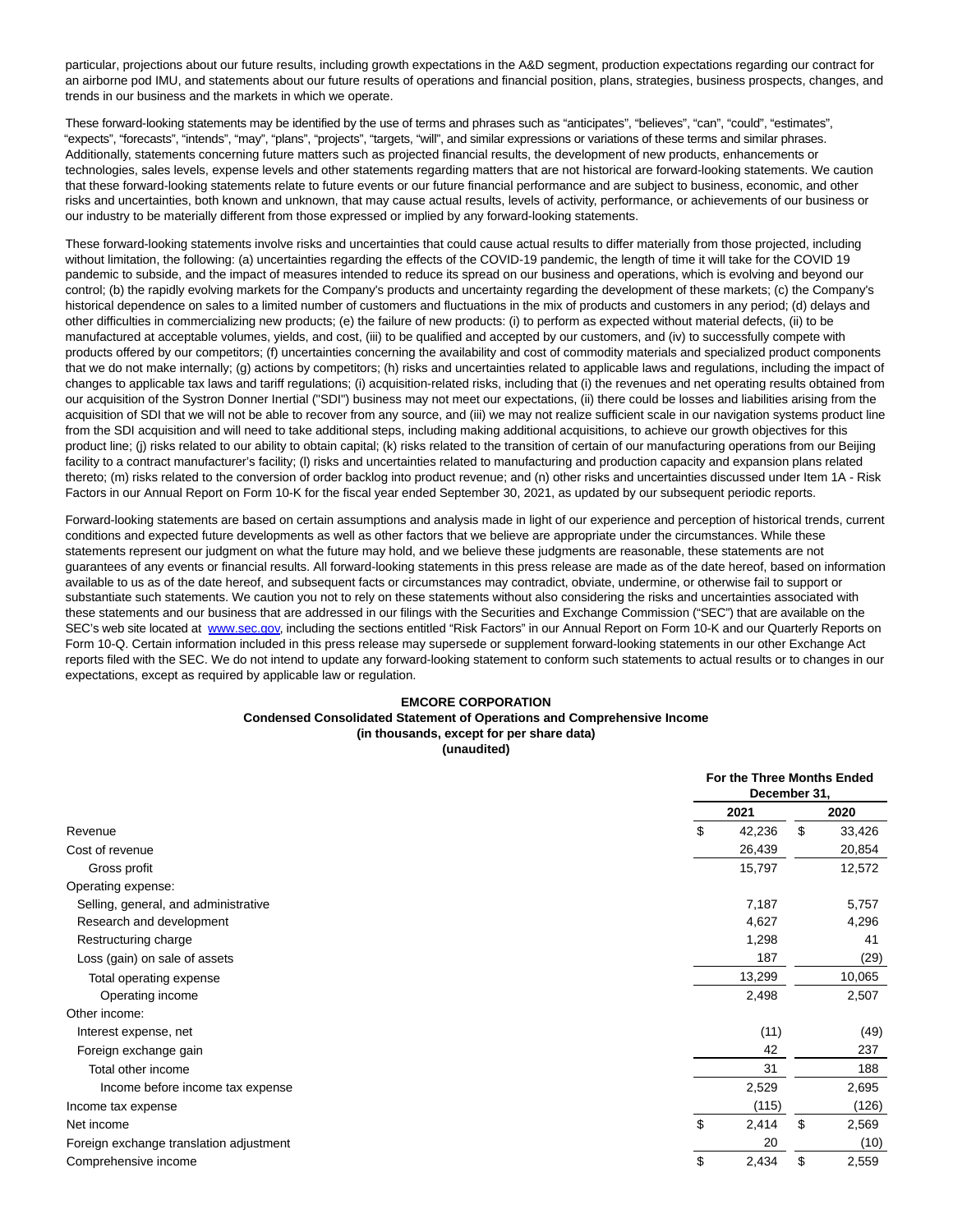| 0.09   |
|--------|
| 29.503 |
| 0.08   |
| 30.377 |
|        |

## **EMCORE CORPORATION Condensed Consolidated Balance Sheets (in thousands) (unaudited)**

**As of**

|                                                                                                             | December 31,<br>2021 |            | September 30,<br>2021 |           |
|-------------------------------------------------------------------------------------------------------------|----------------------|------------|-----------------------|-----------|
| <b>ASSETS</b>                                                                                               |                      |            |                       |           |
| Current assets:                                                                                             |                      |            |                       |           |
| Cash and cash equivalents                                                                                   | \$                   | 74,896     | S                     | 71,621    |
| Restricted cash                                                                                             |                      | 1,062      |                       | 61        |
| Accounts receivable, net of credit loss of \$425 and \$260, respectively                                    |                      | 32,382     |                       | 31,849    |
| Contract assets                                                                                             |                      | 238        |                       | 361       |
| Inventory                                                                                                   |                      | 31,283     |                       | 32,309    |
| Prepaid expenses and other current assets                                                                   |                      | 7,046      |                       | 6,877     |
| Assets held for sale                                                                                        |                      | 1,052      |                       | 1,241     |
| Total current assets                                                                                        |                      | 147,959    |                       | 144,319   |
| Property, plant, and equipment, net                                                                         |                      | 23,219     |                       | 22,544    |
| Goodwill                                                                                                    |                      | 69         |                       | 69        |
| Operating lease right-of-use assets                                                                         |                      | 20,140     |                       | 13,489    |
| Other intangible assets, net                                                                                |                      | 161        |                       | 167       |
| Other non-current assets                                                                                    |                      | 213        |                       | 225       |
| <b>Total assets</b>                                                                                         | \$                   | 191,761    | \$                    | 180,813   |
| <b>LIABILITIES and SHAREHOLDERS' EQUITY</b>                                                                 |                      |            |                       |           |
| Current liabilities:                                                                                        |                      |            |                       |           |
| Accounts payable                                                                                            | \$                   | 17,033     | \$                    | 16,686    |
| Accrued expenses and other current liabilities                                                              |                      | 10,344     |                       | 9,936     |
| Operating lease liabilities - current                                                                       |                      | 941        |                       | 1,198     |
| <b>Total current liabilities</b>                                                                            |                      | 28,318     |                       | 27,820    |
| Operating lease liabilities - non-current                                                                   |                      | 19,628     |                       | 12,684    |
| Asset retirement obligations                                                                                |                      | 2,058      |                       | 2,049     |
| Other long-term liabilities                                                                                 |                      | 794        |                       | 794       |
| <b>Total liabilities</b>                                                                                    |                      | 50,798     |                       | 43,347    |
| Commitments and contingencies                                                                               |                      |            |                       |           |
| Shareholders' equity:                                                                                       |                      |            |                       |           |
| Common stock, no par value, 50,000 shares authorized; 44,181 shares issued and 37,275 shares outstanding as |                      |            |                       |           |
| of December 31, 2021; 43,890 shares issued and 36,984 shares outstanding as of September 30, 2021           |                      | 783,329    |                       | 782,266   |
| Treasury stock at cost; 6,906 shares as of December 31, 2021 and September 30, 2021                         |                      | (47, 721)  |                       | (47, 721) |
| Accumulated other comprehensive income                                                                      |                      | 707        |                       | 687       |
| Accumulated deficit                                                                                         |                      | (595, 352) |                       | (597,766) |
| Total shareholders' equity                                                                                  |                      | 140,963    |                       | 137,466   |
| Total liabilities and shareholders' equity                                                                  | \$                   | 191,761    | \$                    | 180,813   |

## **EMCORE CORPORATION**

**Reconciliations of GAAP to Non-GAAP Financial Measures**

|                                       |                             |                      | <b>Three Months Ended</b> |  |
|---------------------------------------|-----------------------------|----------------------|---------------------------|--|
| Gross profit                          | Dec 31, 2021<br><b>1Q22</b> | Sep 30, 2021<br>4Q21 |                           |  |
|                                       | 15,797                      | 17,057<br>S          |                           |  |
| Gross margin                          | 37%                         |                      | 39%                       |  |
| <b>Adjustments:</b>                   |                             |                      |                           |  |
| Stock-based compensation expense      | 151                         |                      | 204                       |  |
| Asset retirement obligation accretion | 9                           |                      | 9                         |  |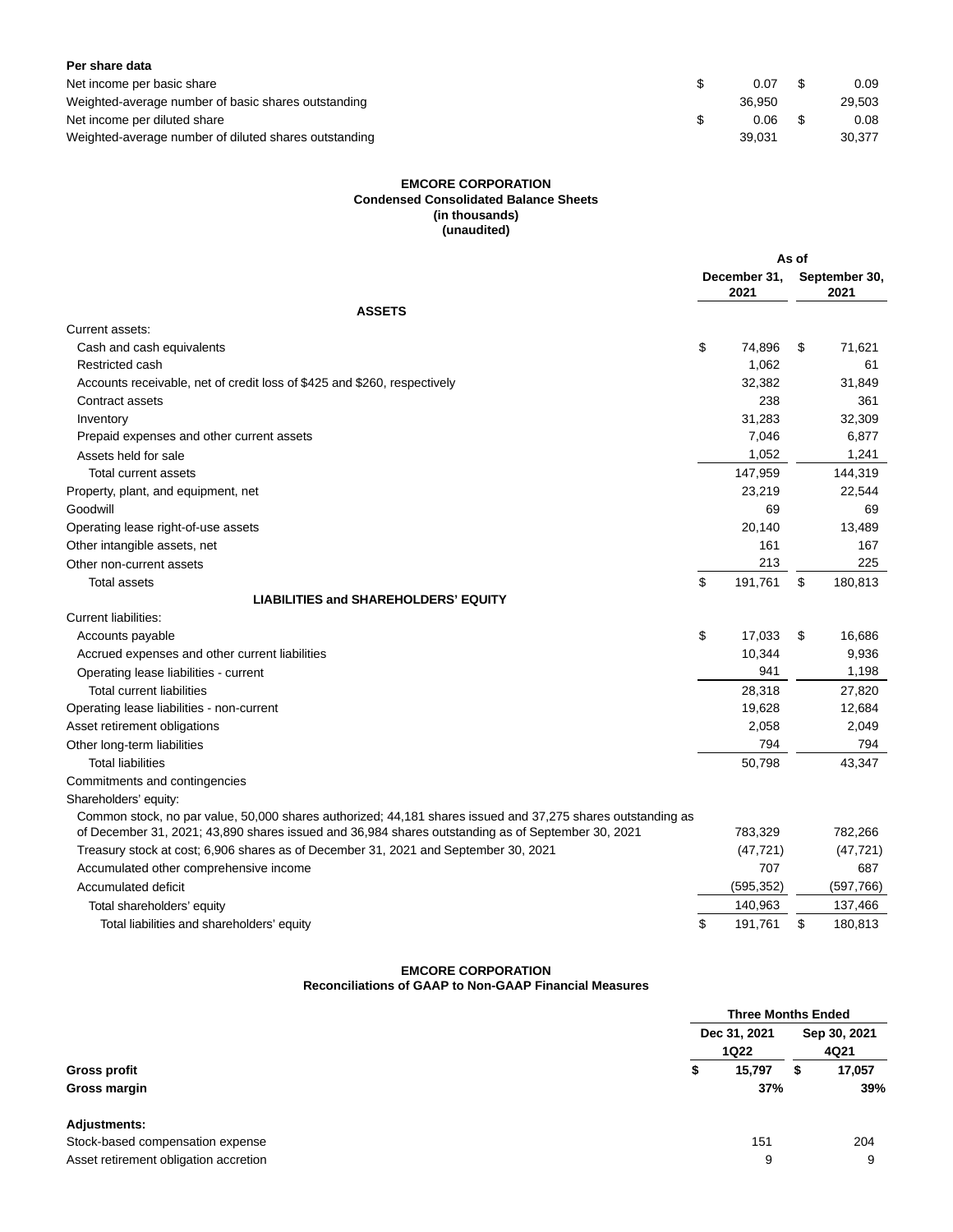| Amortization of acquired intangibles | ี      |        |
|--------------------------------------|--------|--------|
| <b>Total adjustments</b>             | 166    | 222    |
| Non-GAAP gross profit                | 15.963 | 17,279 |
| Non-GAAP gross margin                | 38%    | 39%    |

|                                                      | <b>Three Months Ended</b> |                             |  |                      |  |
|------------------------------------------------------|---------------------------|-----------------------------|--|----------------------|--|
|                                                      |                           | Dec 31, 2021<br><b>1Q22</b> |  | Sep 30, 2021<br>4Q21 |  |
| <b>Operating expense</b>                             | \$                        | 13,299                      |  | 11,560               |  |
| Stock-based compensation expense                     |                           | (937)                       |  | (966)                |  |
| CATV transition - severance and restructuring charge |                           | (1,298)                     |  |                      |  |
| CATV transition - loss on sale of assets             |                           | (187)                       |  | (76)                 |  |
| Litigation-related expense                           |                           | (234)                       |  | (58)                 |  |
| Non-GAAP operating expense                           | S                         | 10,643                      |  | 10,460               |  |

|                                                      |    | <b>Three Months Ended</b>   |    |                      |
|------------------------------------------------------|----|-----------------------------|----|----------------------|
|                                                      |    | Dec 31, 2021<br><b>1Q22</b> |    | Sep 30, 2021<br>4Q21 |
| <b>Operating profit</b><br><b>Operating margin</b>   | \$ | 2,498<br>6%                 | \$ | 5,497<br>13%         |
| <b>Adjustments:</b>                                  |    |                             |    |                      |
| Stock-based compensation                             |    | 1,088                       |    | 1,170                |
| Asset retirement obligation accretion                |    | 9                           |    | 9                    |
| Amortization of acquired intangibles                 |    | 6                           |    | 9                    |
| CATV transition - severance and restructuring charge |    | 1,298                       |    |                      |
| CATV transition - loss on sale of assets             |    | 187                         |    | 76                   |
| Litigation-related expenses                          |    | 234                         |    | 58                   |
| <b>Total adjustments</b>                             |    | 2,822                       |    | 1,322                |
| Non-GAAP operating profit                            |    | 5,320                       |    | 6,819                |
| Non-GAAP operating margin                            |    | 13%                         |    | 16%                  |
| Depreciation expense                                 |    | 995                         |    | 990                  |
| <b>Adjusted EBITDA</b><br><b>Adjusted EBITDA %</b>   | \$ | 6,315<br>15%                | \$ | 7,809<br>18%         |

|                                                      | <b>Three Months Ended</b> |                             |   |                      |
|------------------------------------------------------|---------------------------|-----------------------------|---|----------------------|
|                                                      |                           | Dec 31, 2021<br><b>1Q22</b> |   | Sep 30, 2021<br>4Q21 |
| Net income                                           |                           | 2,414                       | S | 5,075                |
| Earnings per share basic                             |                           | 0.07                        | S | 0.14                 |
| Earnings per share diluted                           |                           | 0.06                        | S | 0.13                 |
| <b>Adjustments:</b>                                  |                           |                             |   |                      |
| Stock-based compensation expense                     |                           | 1,088                       |   | 1,170                |
| Asset retirement obligation accretion                |                           | 9                           |   | 9                    |
| Amortization of acquired intangibles                 |                           | 6                           |   | 9                    |
| CATV transition - severance and restructuring charge |                           | 1,298                       |   |                      |
| CATV transition - loss on sale of assets             |                           | 187                         |   | 76                   |
| Litigation-related expense                           |                           | 234                         |   | 58                   |